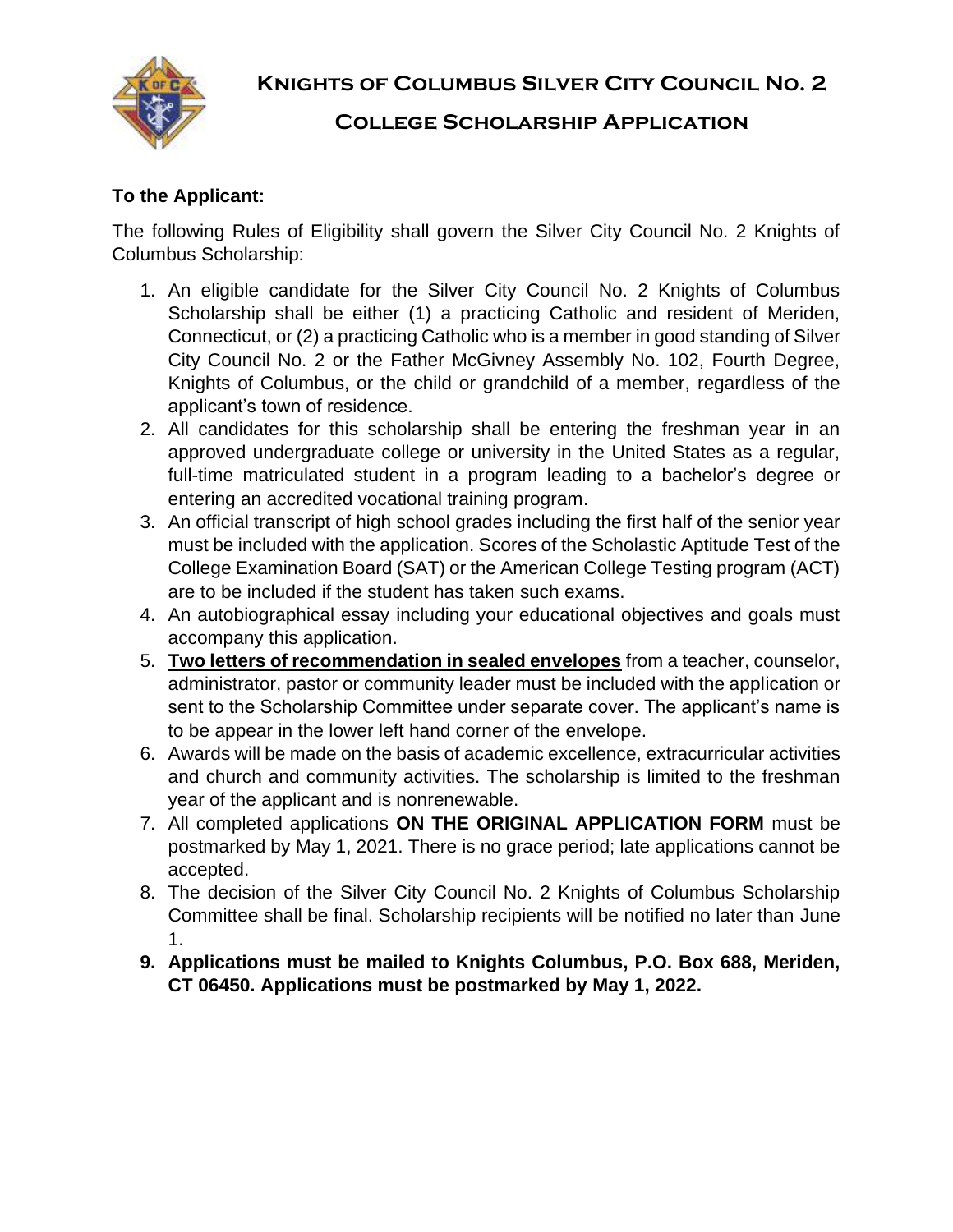

**Knights of Columbus Silver City Council No. 2**

# **College Scholarship Application**

#### **PAGE 2 OF 4 - TO BE COMPLETED THE APPLICANT:**

| Name: _______                                                                 |         |                                                                                                                                                                                                                                                            |
|-------------------------------------------------------------------------------|---------|------------------------------------------------------------------------------------------------------------------------------------------------------------------------------------------------------------------------------------------------------------|
| (Last)                                                                        | (First) | Middle                                                                                                                                                                                                                                                     |
|                                                                               |         |                                                                                                                                                                                                                                                            |
|                                                                               |         |                                                                                                                                                                                                                                                            |
|                                                                               |         |                                                                                                                                                                                                                                                            |
|                                                                               |         |                                                                                                                                                                                                                                                            |
|                                                                               |         |                                                                                                                                                                                                                                                            |
|                                                                               |         | If you are a member in good standing or the child/grandchild of a member in good<br>standing of Silver City Council No. 2, Knights of Columbus, or the Father McGivney<br>Assembly 102, Fourth Degree, Knights of Columbus, please give the member's name: |
| Names and Locations of Colleges/Universities/Vocational Training Applying to: |         |                                                                                                                                                                                                                                                            |
|                                                                               |         |                                                                                                                                                                                                                                                            |
|                                                                               |         | Have you been accepted at any of the colleges/universities to which you have applied?                                                                                                                                                                      |
|                                                                               |         | How do you plan to meet the cost of your education? ____________________________                                                                                                                                                                           |
|                                                                               |         | School organizations, including athletics (indicate years of participation and any offices                                                                                                                                                                 |
|                                                                               |         |                                                                                                                                                                                                                                                            |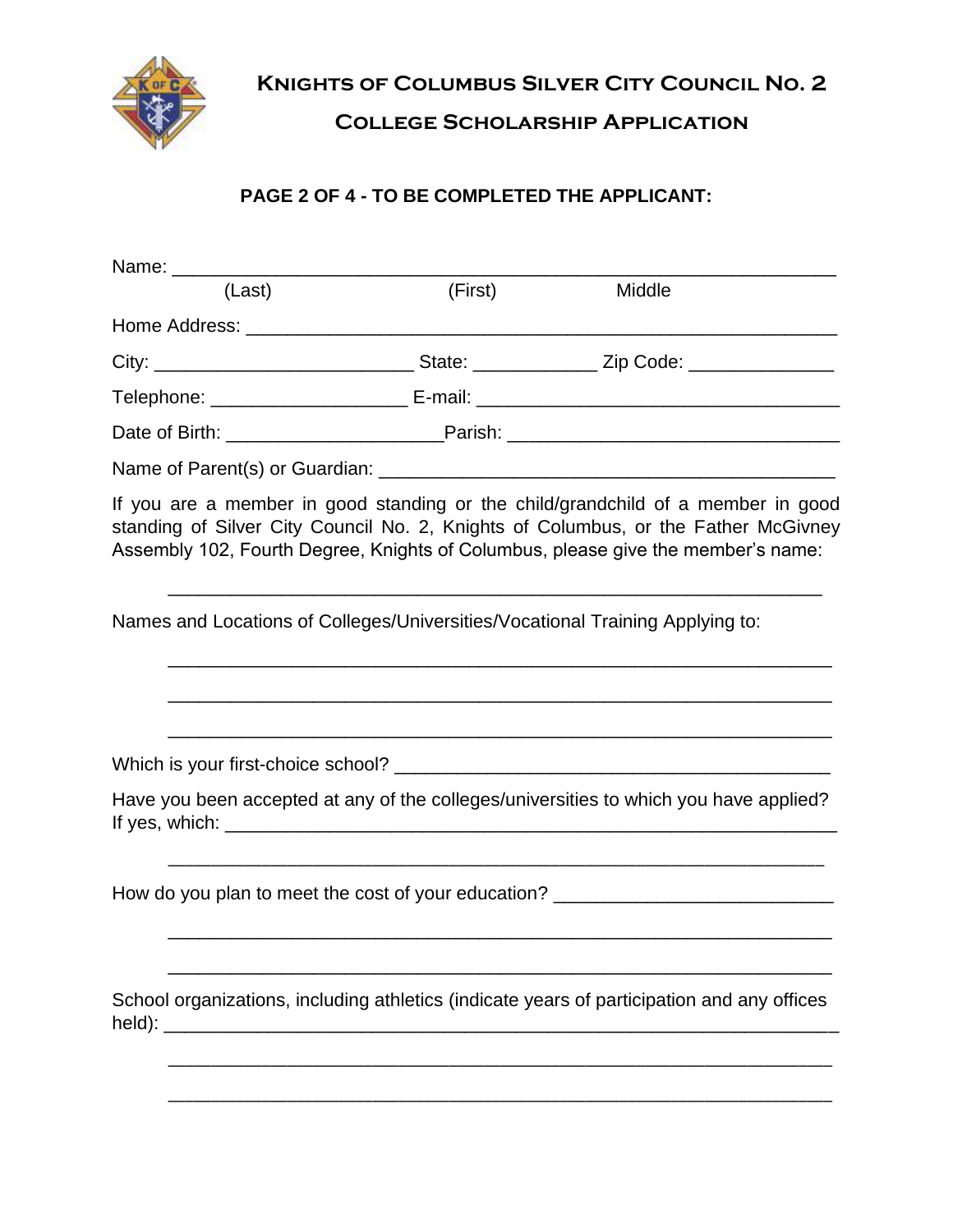

**Knights of Columbus Silver City Council No. 2 College Scholarship Application**

### **PAGE 3 OF 3 - TO BE COMPLETED THE APPLICANT:**

Church and/or community organizations (include years of membership any offices held):

\_\_\_\_\_\_\_\_\_\_\_\_\_\_\_\_\_\_\_\_\_\_\_\_\_\_\_\_\_\_\_\_\_\_\_\_\_\_\_\_\_\_\_\_\_\_\_\_\_\_\_\_\_\_\_\_\_\_\_\_\_\_\_\_

\_\_\_\_\_\_\_\_\_\_\_\_\_\_\_\_\_\_\_\_\_\_\_\_\_\_\_\_\_\_\_\_\_\_\_\_\_\_\_\_\_\_\_\_\_\_\_\_\_\_\_\_\_\_\_\_\_\_\_\_\_\_\_\_

\_\_\_\_\_\_\_\_\_\_\_\_\_\_\_\_\_\_\_\_\_\_\_\_\_\_\_\_\_\_\_\_\_\_\_\_\_\_\_\_\_\_\_\_\_\_\_\_\_\_\_\_\_\_\_\_\_\_\_\_\_\_\_\_

\_\_\_\_\_\_\_\_\_\_\_\_\_\_\_\_\_\_\_\_\_\_\_\_\_\_\_\_\_\_\_\_\_\_\_\_\_\_\_\_\_\_\_\_\_\_\_\_\_\_\_\_\_\_\_\_\_\_\_\_\_\_\_\_

\_\_\_\_\_\_\_\_\_\_\_\_\_\_\_\_\_\_\_\_\_\_\_\_\_\_\_\_\_\_\_\_\_\_\_\_\_\_\_\_\_\_\_\_\_\_\_\_\_\_\_\_\_\_\_\_\_\_\_\_\_\_\_\_

\_\_\_\_\_\_\_\_\_\_\_\_\_\_\_\_\_\_\_\_\_\_\_\_\_\_\_\_\_\_\_\_\_\_\_\_\_\_\_\_\_\_\_\_\_\_\_\_\_\_\_\_\_\_\_\_\_\_\_\_\_\_\_\_

\_\_\_\_\_\_\_\_\_\_\_\_\_\_\_\_\_\_\_\_\_\_\_\_\_\_\_\_\_\_\_\_\_\_\_\_\_\_\_\_\_\_\_\_\_\_\_\_\_\_\_\_\_\_\_\_\_\_\_\_\_\_\_\_

\_\_\_\_\_\_\_\_\_\_\_\_\_\_\_\_\_\_\_\_\_\_\_\_\_\_\_\_\_\_\_\_\_\_\_\_\_\_\_\_\_\_\_\_\_\_\_\_\_\_\_\_\_\_\_\_\_\_\_\_\_\_\_\_

\_\_\_\_\_\_\_\_\_\_\_\_\_\_\_\_\_\_\_\_\_\_\_\_\_\_\_\_\_\_\_\_\_\_\_\_\_\_\_\_\_\_\_\_\_\_\_\_\_\_\_\_\_\_\_\_\_\_\_\_\_\_\_\_

Volunteer church and/or community service (include years of service:  $\sqrt{2}$ 

Awards, honors or other personal achievements: \_\_\_\_\_\_\_\_\_\_\_\_\_\_\_\_\_\_\_\_\_\_\_\_\_\_\_\_\_\_\_\_\_

I have read in their entirety the Rules of Eligibility printed on this application and I hereby accept and agree to these rules. I affirm that the information provided on this application is true and complete.

Signature of Applicant

\_\_\_\_\_\_\_\_\_\_\_\_\_\_\_\_\_\_\_\_\_\_\_\_\_\_\_\_\_\_\_\_\_\_\_\_\_\_\_\_\_\_\_

\_\_\_\_\_\_\_\_\_\_\_\_\_\_\_\_\_\_\_\_\_\_\_\_\_\_\_\_\_\_\_\_\_\_\_\_\_\_\_\_\_\_\_\_\_\_\_\_\_\_\_\_\_\_\_\_\_\_\_\_\_\_\_\_

I hereby consent to the filing of this application and accept the aforesaid Rules of Eligibility.

Signature of Parent/Guardian

\_\_\_\_\_\_\_\_\_\_\_\_\_\_\_\_\_\_\_\_\_\_\_\_\_\_\_\_\_\_\_\_\_\_\_\_\_\_\_\_\_\_\_

\_\_\_\_\_\_\_\_\_\_\_\_\_\_\_\_\_\_\_\_\_\_\_\_\_\_\_\_\_\_\_\_\_\_\_\_\_\_\_\_\_\_\_

Printed Name of Parent/Guardian